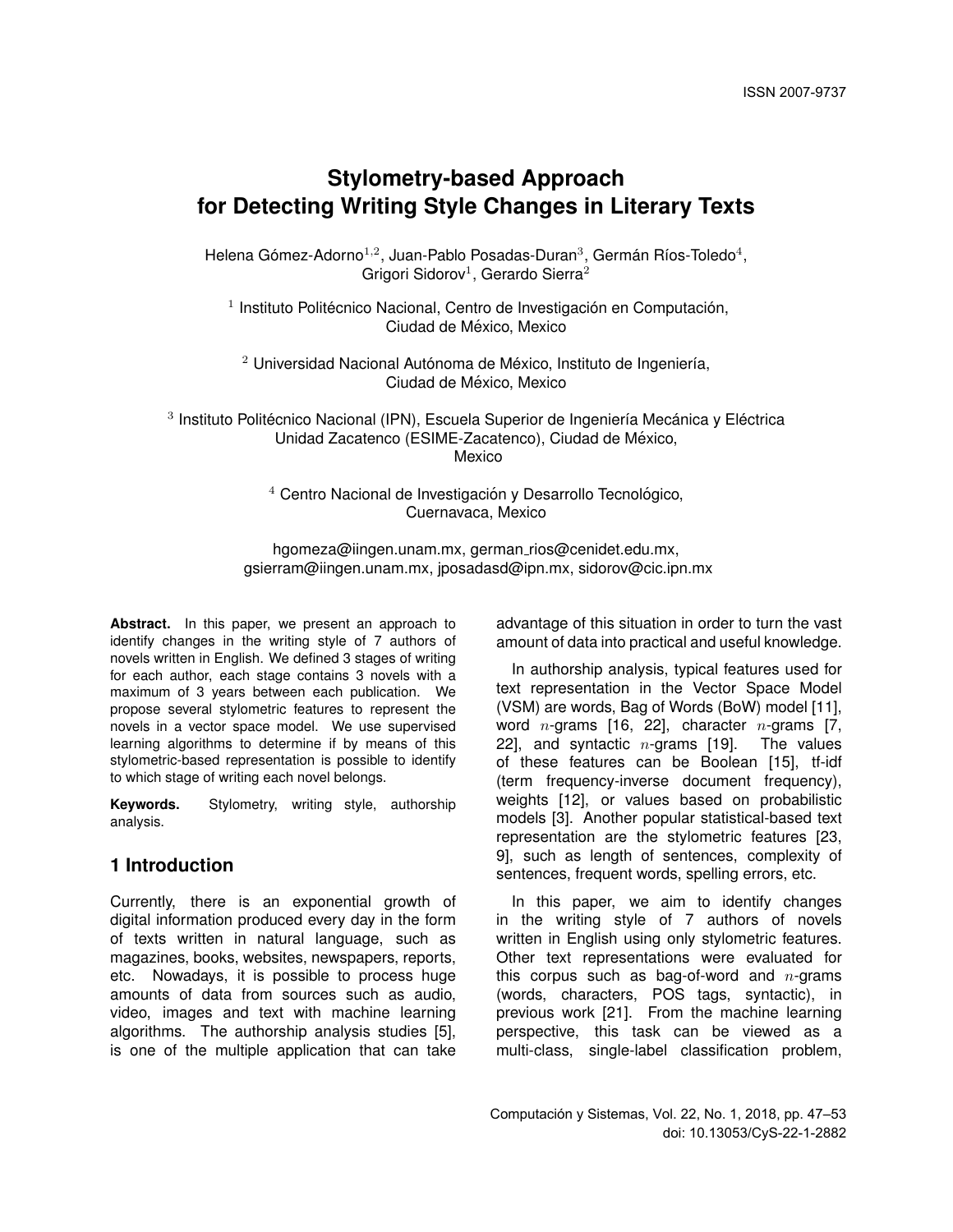when the automatic methods have to assign class labels (stages of writing for each author), to objects (text samples). This process requires a training and test set to generate a function that maps the input data with an output label. We examine various stylometric-based features, including lexical usage, punctuation and phraseology analysis; the evaluated machine-learning algorithms are liblinear and libSVM implementations of Support Vector Machines (SVM) and Logistic Regression (LG).

The identification of writing style changes have many applications, for example, it can be used to study early detection of diseases related memory loss and other cognitive abilities [6]. It is also important for the authorship attribution task when it is assumed that the writing style of the author is unique and stable, and can be detected in all his or her writing [1].

The paper is organized as follows. In Section 2, we discuss the related work. In Section 3, we provide some characteristics of the corpus we used for the experiments. In Section 4, we describe the methodological framework. In Section 5, we present the obtained results. Finally, in Section 6, we draw some conclusions and point to possible directions of future work.

# **2 Related Work**

In [8], the authors analyzed 14 Agatha Christie novels creating blocks of 10,000 words but they used the first 5 blocks of each novel. They used the wealth of vocabulary, n-grams of words and undefined words. They found that the wealth of vocabulary decreased as the author's age increased. The repeated phrases and the use of undefined words showed the opposite behavior.

The work [17], analyzed novels of different literary genres using LIWC characteristics. The results were correlated with the author's age at the time of writing the work. They concluded that the way people use language changes throughout their lives and that people show consistent changes in their language styles based on their age.

A study to measure the fidelity of an author in his writing style was carried out in [18], specifically the inter-tutorial variation at lexical, syntactic

and semantic levels. A corpus of 20 opinion articles from 6 authors were compiled and the characteristics used were frequent words, slogans, the wealth of vocabulary, POS tags, content words, function words, sentence length, paragraph length, first level syntactic structures (chunks), word length, hapax legomena, distribution of signs of punctuation, adverbs (which end in mind), among others. The study was carried out using the analysis of variance (ANOVA). When evaluating the similarity of the texts through the 5 and 10 most frequent words, the results showed that the authors tend to use this type of words recurrently. The work concluded that the authors tend to maintain the same patterns of language instead of changing them with other options.

An analysis about the change of writing style of the Turkish authors Cetin Altan and Yasar Kemar was performed in [2]. A corpus compiled of 2 novels written in 1971 and 1998 by Kemar and 201 documents written between 1945 and 1991 by Yasar. The characteristics used were word length, length of word types and most frequent words. The principal component analysis (PCA), technique together with discriminant analysis and logistic regression were used to distinguish between old and new jobs. The results showed that the frequency and length of words in the most recent works was significantly higher than in the first works for both authors. To identify the membership of a block either to the old or the new period, the texts were divided into groups of 16 blocks. The works of Altan were identified with higher precision (suppose that this is due to the greater gap of time existing between the works of this author with respect to Kemal). In their conclusions, they indicate that when using discriminant analysis the success rate was of 98.96% and 84.38% for Altan and Kemal respectively.

In [6], were conducted experiments in order to identify writing style changes over the time in authors with Alzheimer's disease.They compiled a corpus gathering novels from 3 authors: Agatha Christie (15 novels), and Iris Murdoch (20 novels), affected by the Alzheimer disease and P.D James (15 novels), who was unaffected by the disease. The experiments were conducted using a set of well-known features in authorship attribution and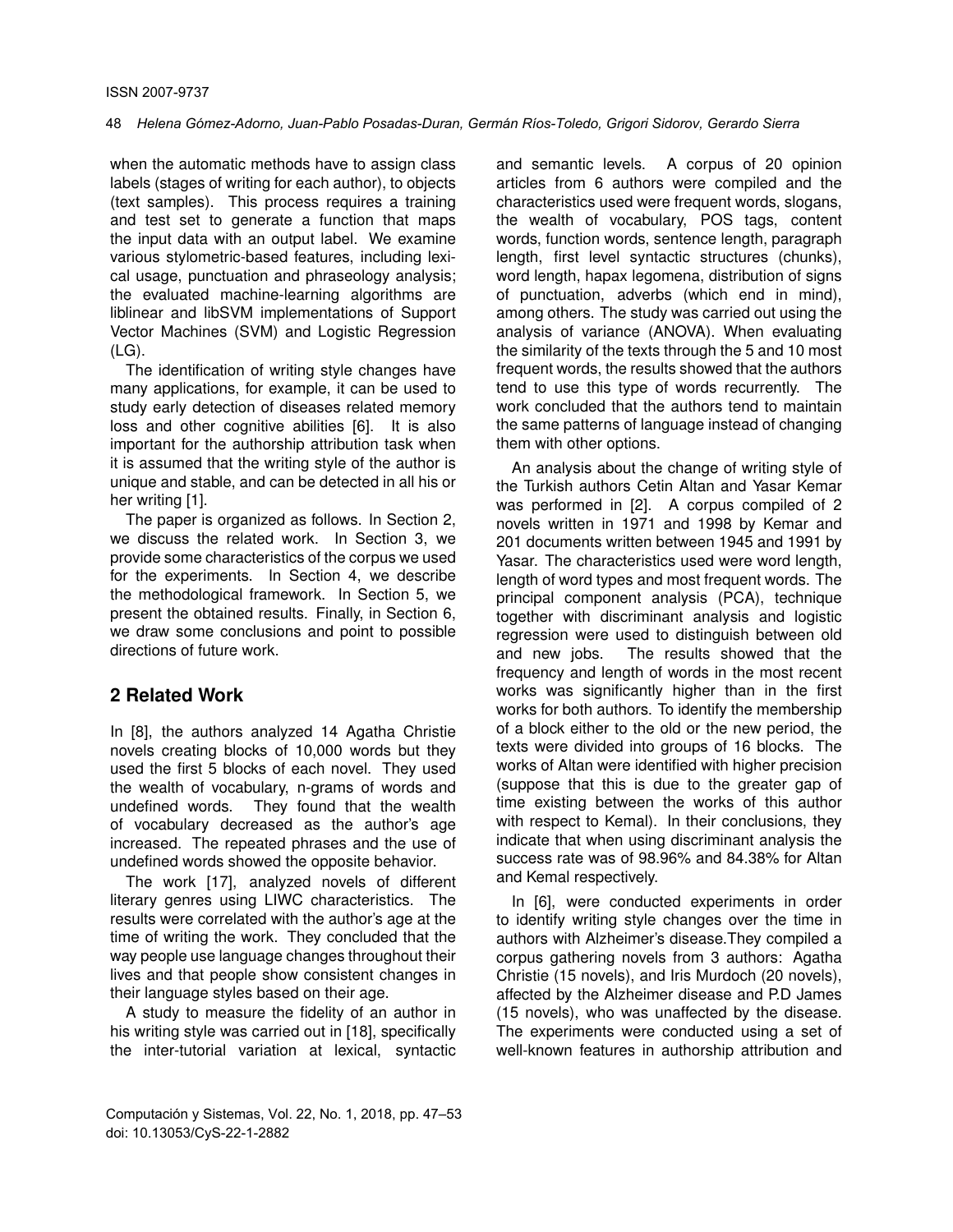*Stylometry-based Approach for Detecting Writing Style Changes in Literary Texts* 49

| Author                 | Initial Stage               |                   |               | Middle Stage       | <b>Final Stage</b> |                     |  |
|------------------------|-----------------------------|-------------------|---------------|--------------------|--------------------|---------------------|--|
|                        | Year                        | Novel             | Year<br>Novel |                    | Year               | Novel               |  |
| Booth Tarkington (BT)  | 1899                        | Gentleman         | 1914          | Penrod             | 1919               | Ramsey              |  |
|                        | 1902                        | Vanrevels         | 1915          | Turmoil            | 1921               | Alice Adams         |  |
|                        | 1905                        | Canaan            | 1916          | Seventeen          | 1922               | Gentle Julia        |  |
| Charles Dickens (CD)   | 1838                        | Nicholas Nickleby | 1848          | Dombey and Son     | 1859               | <b>Two Cities</b>   |  |
|                        | 1838                        | Oliver Twist      | 1850          | Copperdfield       | 1861               | Expectations        |  |
|                        | 1841                        | Barnaby           | 1853          | Bleak house        | 1865               | Our mutual friend   |  |
| Frederick Marryat (FM) | 1830                        | The King's Own    | 1839          | The panthom ship   | 1845               | The Mission         |  |
|                        | 1831                        | Jacob Faithful    | 1839          | A diary in America | 1847               | New Forrest         |  |
|                        | 1831                        | Newton Forster    | 1840          | Olla Podrida       | 1848               | The Little Savage   |  |
| George MacDonald (GM)  | 1863                        | David Elginbrod   | 1873          | Gutta Percha       | 1888               | Electrical Lady.txt |  |
|                        | 1864                        | Adela             | 1875          | A double story     | 1891               | Flight of Shadow    |  |
|                        | 1865                        | Alec Forbes       | 1876          | Thomas Wingfold    | 1892               | Hope of góspel      |  |
| George Vaizey (GV)     | 1901<br><b>School Story</b> |                   | 1908          | Flaming June       | 1914               | Cassandra           |  |
|                        | 1902<br>Pixie               |                   | 1908          | <b>Big Game</b>    | 1914               | College Girl        |  |
|                        | 1902                        | Houseful of Girls | 1910          | Marriage           | 1915               | Claire              |  |
| Louis Tracy (LT)       | Wings of morning<br>1903    |                   | 1907          | The captain        | 1912               | Romance of NY       |  |
|                        | 1904                        | The revelers      | 1909          | Inmortals          | 1916               | The day of wrath    |  |
|                        | 1905                        | Disapperance      | 1909          | The stoneway girl  | 1919               | Mortimer fenley     |  |
| Mark Twain (MT)        | 1869<br>Innocents Abroad    |                   | 1883          | Mississippi        | 1897               | The Equator         |  |
|                        | 1872                        | Roughing It       | 1884          | Huckleberry Finn   | 1905               | What is man?        |  |
|                        | 1876                        | Tom Sawyer        | 1889          | King Arthur        | 1906               | Dollar              |  |

**Table 1.** Corpus description

authorship verification, including frequent words, function words, characters, character n-grams, POS tags big-maps, POS tags entropy, most frequent words, among others. Both strategies unmasking technique and an SVM classifier were used to detect changes in authors' style. Experiments concluded that the proposed method was unable to detect the changes in the writing style caused by the disease and could not find any set of characteristics that would reliably discriminate the age of the authors.

## **3 Corpus**

The corpus used in our study includes texts downloaded from the Project Gutenberg [20]. We selected books of native English speaking authors that had their literary production in a similar period. In this paper, all experiments were conducted for the corpus of sixty-three documents

by seven authors. Table 1, shows the final corpus description.

In order to label the corpus with the writing time period, we first performed a chronological ranking of the novels by each of the seven authors based on the date of publication. Then we defined three writing stages (initial, middle and final), each stage contains three novels and there are at least two years of separation between the novels in each stage.

### **4 Methodology**

In order to evaluate the performance of the classification models, we conformed testing sets with 3 novels (1 per stage), and training sets with 6 novels (the remaining 2 stage). There are in total nine novels for each author, thus twenty-seven different pairs of training-testing sets were obtained for each author. With this

Computación y Sistemas, Vol. 22, No. 1, 2018, pp. 47–53 doi: 10.13053/CyS-22-1-2882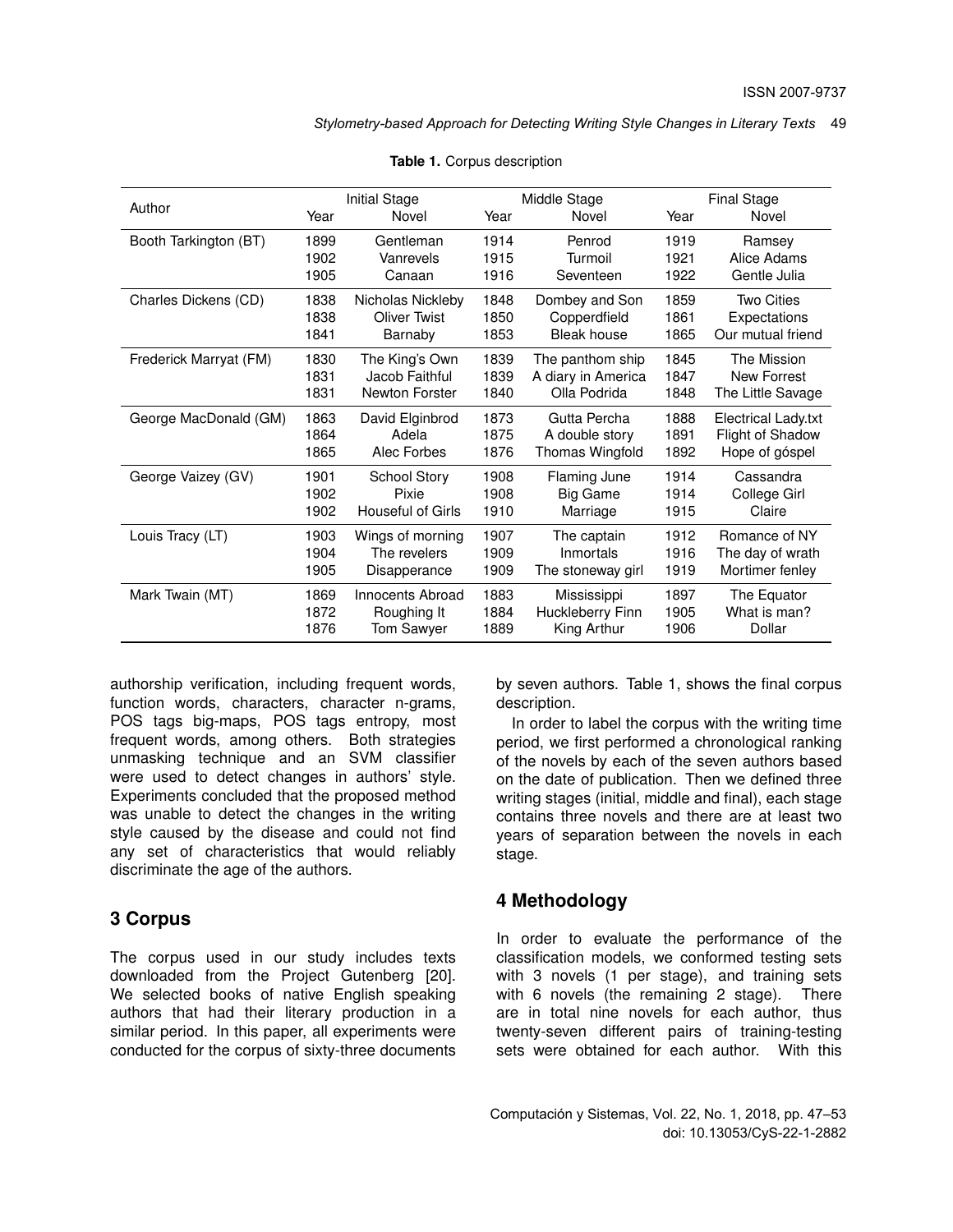50 *Helena Gómez-Adorno, Juan-Pablo Posadas-Duran, Germán Ríos-Toledo, Grigori Sidorov, Gerardo Sierra*

|   | Gentleman-Penrod-AliceAdms     | 10 | Vanrevels-Penrod-AliceAdms     | 19 | Canaan-Penrod-AliceAdams    |
|---|--------------------------------|----|--------------------------------|----|-----------------------------|
| 2 | Gentleman-Penrod-Julia         | 11 | Vanrevels-Penrod-Julia         | 20 | Canaan-Penrod-Julia         |
| 3 | Gentleman-Penrod-Ramsey        | 12 | Vanrevels-Penrod-Ramsey        | 21 | Canaan-Penrod-Ramsey        |
| 4 | Gentleman-Turmoil-AliceAdams   | 13 | Vanrevels-Turmoil-AliceAdams   | 22 | Canaan-Turmoil-AliceAdams   |
| 5 | Gentleman-Turmoil-Julia        | 14 | Vanrevels-Turmoil-Julia        | 23 | Canaan-Turmoil-Julia        |
| 6 | Gentleman-Turmoil-Ramsey       | 15 | Vanrevels-Turmoil-Ramsey       | 24 | Canaan-Turmoil-Ramsey       |
|   | Gentleman-Seventeen-AliceAdams | 16 | Vanrevels-Seventeen-AliceAdams | 25 | Canaan-Seventeen-AliceAdams |
| 8 | Gentleman-Seventeen -Julia     | 17 | Vanrevels-Seventeen - Julia    | 26 | Canaan-Seventeen-Julia      |
| 9 | Gentleman-Seventeen - Ramsey   | 18 | Vanrevels-Seventeen- Ramsey    | 27 | Canaan-Seventeen - Ramsey   |

**Table 2.** Testing sets for the author Booth Tarkington

experimental configuration, we ensure that all the novels are part of both sets (training and testing). Table 2 shows the twenty-seven testing sets for the author Booth Tarkington (BT). The training sets are not shown for space reasons.

We examined the performance of different stylometric features and machine learning algorithms. Stylometry is the analysis of style features that can be statistically quantified, such as sentence length, vocabulary diversity, and frequencies (of words, word forms, etc.). The stylometric has many practical applications, being one of the most popular the authorship attribution research, where the stylometric features are used as stylistic fingerprints for finding the author of anonymous or disputed documents.

We used a freely available Python library for obtaining the stylometric features <sup>1</sup> for all text samples. With the obtained features we built vector space models divided into three categories of stylometric analysis: phraseology analysis, punctuation analysis, and lexical usage analysis. The performance of each of the three feature sets was evaluated separately and in combinations. Table 3 shows the stylometric features that belong to each category of analysis. In the case of the lexical usage analysis, we used the list of stop words contained in the NLTK<sup>2</sup> library for Python.

We used the scikit-learn<sup>3</sup> implementation of the following machine learning classifiers: Logistic Regression and SVM (Liblinear and Libsvm implementations). These classification algorithms have proved to be among the best for text classification tasks [10, 13, 14].

<sup>1</sup>https://github.com/jpotts18/stylometry

**Table 3.** Features included in the three types of stylometric analysis

| <b>Analysis Type</b>    | <b>Features</b>                                                                                                                                                 |  |  |  |  |
|-------------------------|-----------------------------------------------------------------------------------------------------------------------------------------------------------------|--|--|--|--|
| Phraseology<br>(Phras.) | lexical diversity, mean word<br>length, mean sentence length,<br>stdev sentence length, mean<br>paragraph length, stdev<br>paragraph length, document<br>length |  |  |  |  |
| Punctuation<br>(Punct)  | commas, semicolons,<br>quotations, exclamations,<br>colons, hyphens, double<br>hyphens                                                                          |  |  |  |  |
| Lexical Usage           | stop word list (a, the, of, in, etc.)                                                                                                                           |  |  |  |  |

## **5 Results**

We present the results in terms of accuracy achieved by the three stylometric analysis categories. The probability of assigning the correct class (writing stage), to a document at random is 33 %, this value is considered the baseline. First, we evaluated the classification algorithm that is better suited for this type of features. Figure 1, shows that in average the Logistic Regression algorithm obtained better results than the SVM-based algorithms, reaching a 5%, of difference in accuracy. However, the LibSVM algorithm achieved almost 10%, of improvement when using only the punctuation analysis features. For the individual results of each feature set, we only present here the results obtained with the Logistic Regression classifier.

<sup>2</sup>http://www.nltk.org/

<sup>3</sup>http://scikit-learn.org/

Computación y Sistemas, Vol. 22, No. 1, 2018, pp. 47–53 doi: 10.13053/CyS-22-1-2882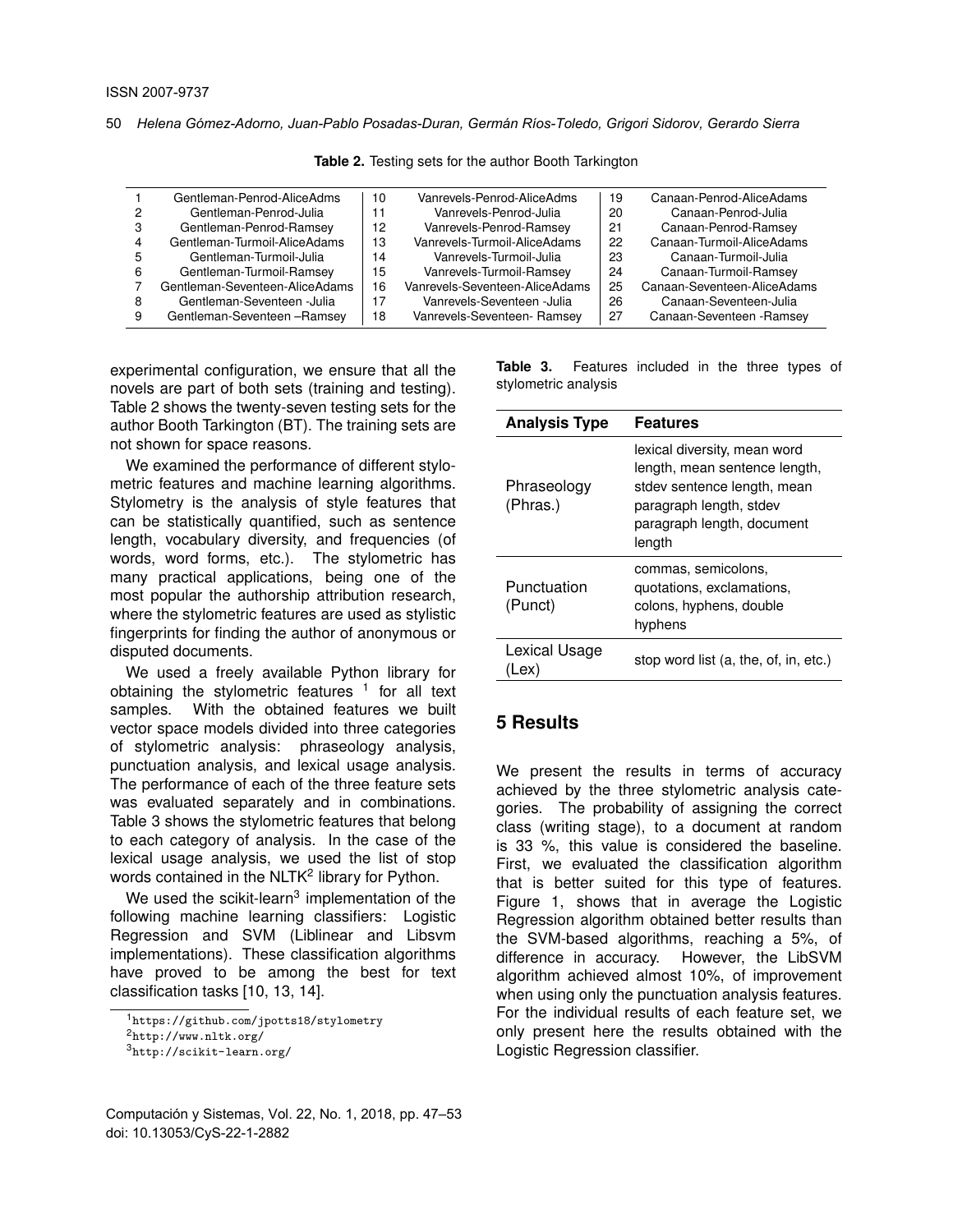

*Stylometry-based Approach for Detecting Writing Style Changes in Literary Texts* 51

**Fig. 1.** Performace of the classification algorithms with each type of stylometric features

We evaluated the performance of the stylometric analysis individually and in combination for each author separately. Remember that we evaluate the classification performance with twenty-seven (27), testing sets and the final results represent the average obtained with the testing sets.

In Table 4, it can be observed that the highest classification accuracy is obtained in average when using the combination of all stylometric features. However, when the evaluation is performed individually, i.e. using only one type stylometric feature, the features within the punctuation analysis category yielded the best performance.

When analyzing the classification performance of the stylometric features on each author we observed that the classification model built on the punctuation-based features achieved very high performance. These models correctly classified the writing stage of a work above 70% of the times for two authors: Booth Tarkington (BT) and Mark Twain (MT). In the case of Charles Dickens (CD) and George MacDonald (GM), the combination of phraseology-and punctuation-based features obtained the best performance. The combination of all types of features obtained the best performance for Frederick Marryat (FM), George Vaizey (GV) and Louis Tracy (LT), classifying correctly the writing stage of the works 80% of the times on average.

# **6 Conclusion and Future Work**

In this paper, we examined the performance of stylometric-based features for detecting writing style changes of seven authors of English novels. We defined three stages of writing for each author, with three novels each according to the publication date.

The obtained results indicate that the writing stage of a literary work can be identified with high accuracy (more than 70%), for four out of the seven evaluated authors using different the stylometric-based features. Furthermore, the classification models only failed in one of the authors (GM), where they obtained at most 56.8% of accuracy.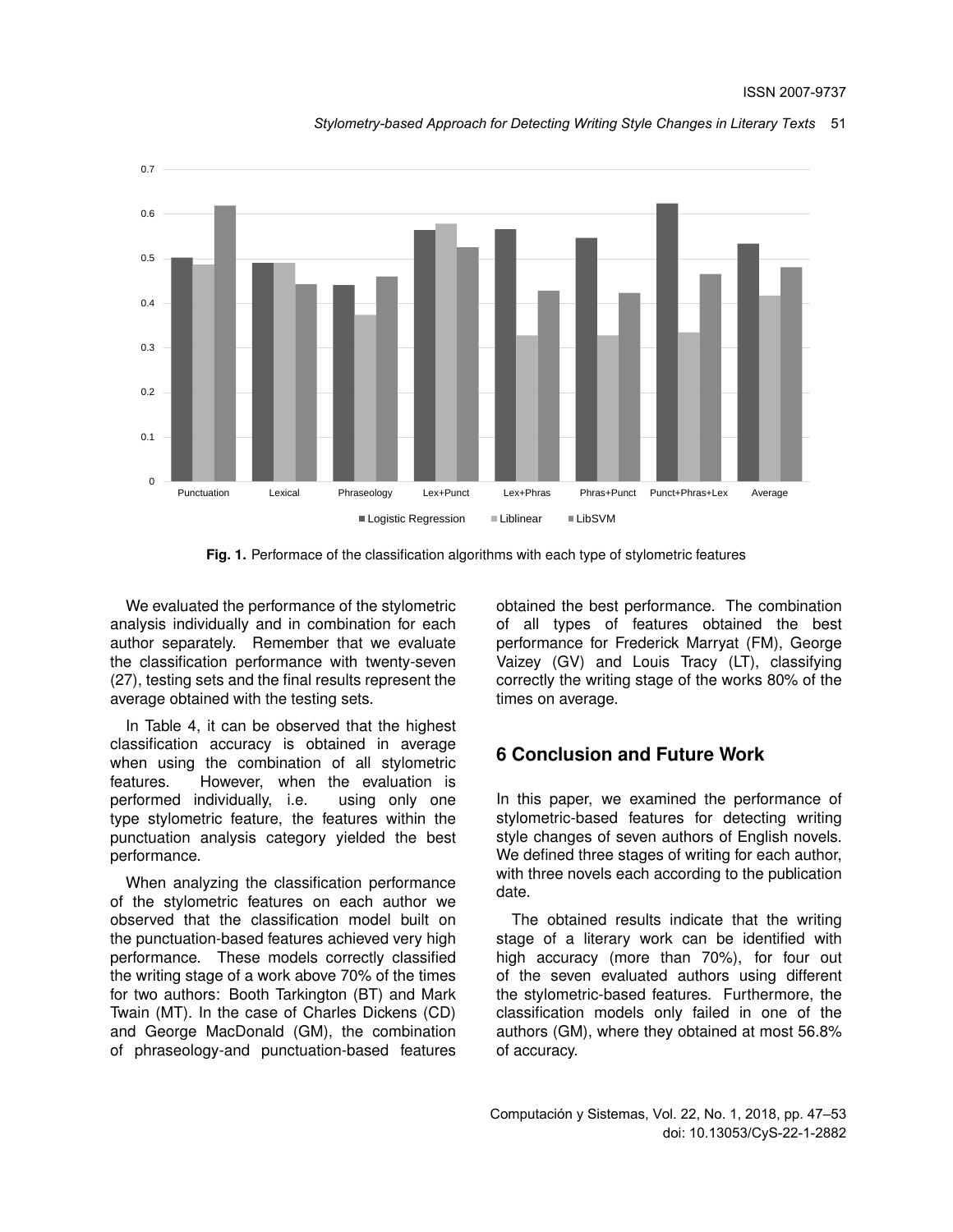52 *Helena Gómez-Adorno, Juan-Pablo Posadas-Duran, Germán Ríos-Toledo, Grigori Sidorov, Gerardo Sierra*

**Table 4.** Results in terms of accuracy with the Logistic Regression classifier for each author and type of stylometric analysis

| Analysis Type   | BТ    | CD    | FM    | GМ    | G٧    | LT    | MТ    | Average |
|-----------------|-------|-------|-------|-------|-------|-------|-------|---------|
| Punctuation     | 0.827 | 0.346 | 0.531 | 0.531 | 0.235 | 0.346 | 0.704 | 0.503   |
| Lexical         | 0.667 | 0.407 | 0.457 | 0.272 | 0.481 | 0.630 | 0.519 | 0.490   |
| Phraseology     | 0.185 | 0.481 | 0.543 | 0.333 | 0.580 | 0.667 | 0.296 | 0.441   |
| Lex+Punct       | 0.741 | 0.481 | 0.580 | 0.556 | 0.556 | 0.519 | 0.519 | 0.564   |
| Lex+Phras       | 0.457 | 0.593 | 0.753 | 0.469 | 0.605 | 0.753 | 0.333 | 0.566   |
| Phras+Punct     | 0.235 | 0.617 | 0.654 | 0.568 | 0.593 | 0.852 | 0.309 | 0.547   |
| Punct+Phras+Lex | 0.519 | 0.605 | 0.877 | 0.543 | 0.642 | 0.889 | 0.296 | 0.624   |

We also found that for some authors, such as Louis Tracy, the writing style among the different stages can be identified with very high accuracy (88.9%). Even though the years of separation between each stage is at most three years. This seems to contradict some conclusions of the state-of-the-art where the authors found that the greater the gap of time existing between the novels the change is more evident [2].

This work serves as a baseline for more complex methods. One of the directions for future work will be to examine if is possible to identify the changes in writing style with other types of features such as documents embeddings [11, 4].

## **Acknowledgments**

This work was partially supported by the Mexican Government (CONACYT project 240844, CONA-CYT project FC-2016-01-2225, SNI, COFAA-IPN, SIP-IPN 20171813, 20171344, 20172008)

# **References**

- **1. Bagavandas, M. & Manimannan, G. (2008).** Style consistency and authorship attribution: A statistical investigation. *Journal of Quantitative Linguistics*, Vol. 15, No. 1, pp. 100–110.
- **2. Can, F. & Patton, J. M. (2004).** Change of writing style with time. *Computers and the Humanities*, Vol. 38, No. 1, pp. 61–82.

Computación y Sistemas, Vol. 22, No. 1, 2018, pp. 47–53 doi: 10.13053/CyS-22-1-2882

- **3. Croft, W. B., Turtle, H. R., & Lewis, D. D. (1991).** The use of phrases and structured queries in information retrieval. *Proceedings of the 14th Annual International ACM SIGIR Conference on Research and Development in Information Retrieval*, SIGIR '91, pp. 32–45.
- 4. Gómez-Adorno, H., Posadas-Durán, J.-P., Si**dorov, G., & Pinto, D. (2018).** Document embeddings learned on various types of n-grams for cross-topic authorship attribution. *Computing*, pp. 1–16.
- **5. Gomez-Adorno, H., Sidorov, G., Pinto, D., ´** Vilariño, D., & Gelbukh, A. (2016). Automatic authorship detection using textual patterns extracted from integrated syntactic graphs. *Sensors*, Vol. 16, No. 9, pp. 1374.
- **6. Hirst, G. & Wei Feng, V. (2012).** Changes in style in authors with alzheimer's disease. *English Studies*, Vol. 93, No. 3, pp. 357–370.
- **7. Keselj, V., Peng, F., Cercone, N., & Thomas, C. ˇ (2003).** N-gram-based author profiles for authorship attribution. *Proceedings of the conference pacific association for computational linguistics*, volume 3 of *PACLING'03*, pp. 255–264.
- **8. Lancashire, I. & Hirst, G. (2009).** Vocabulary changes in agatha christie's mysteries as an indication of dementia: a case study. *19th Annual Rotman Research Institute Conference, Cognitive Aging: Research and Practice*, pp. 8–10.
- **9. Lopez-Escobedo, F., Solorzano-Soto, J., & ´** Sierra Martínez, G. (2016). Analysis of intertextual distances using multidimensional scaling in the context of authorship attribution. *Journal of Quantitative Linguistics*, Vol. 23, No. 2, pp. 154–176.
- **10. Markov, I., Baptista, J., & Pichardo-Lagunas, O. (2017).** Authorship attribution in portuguese using